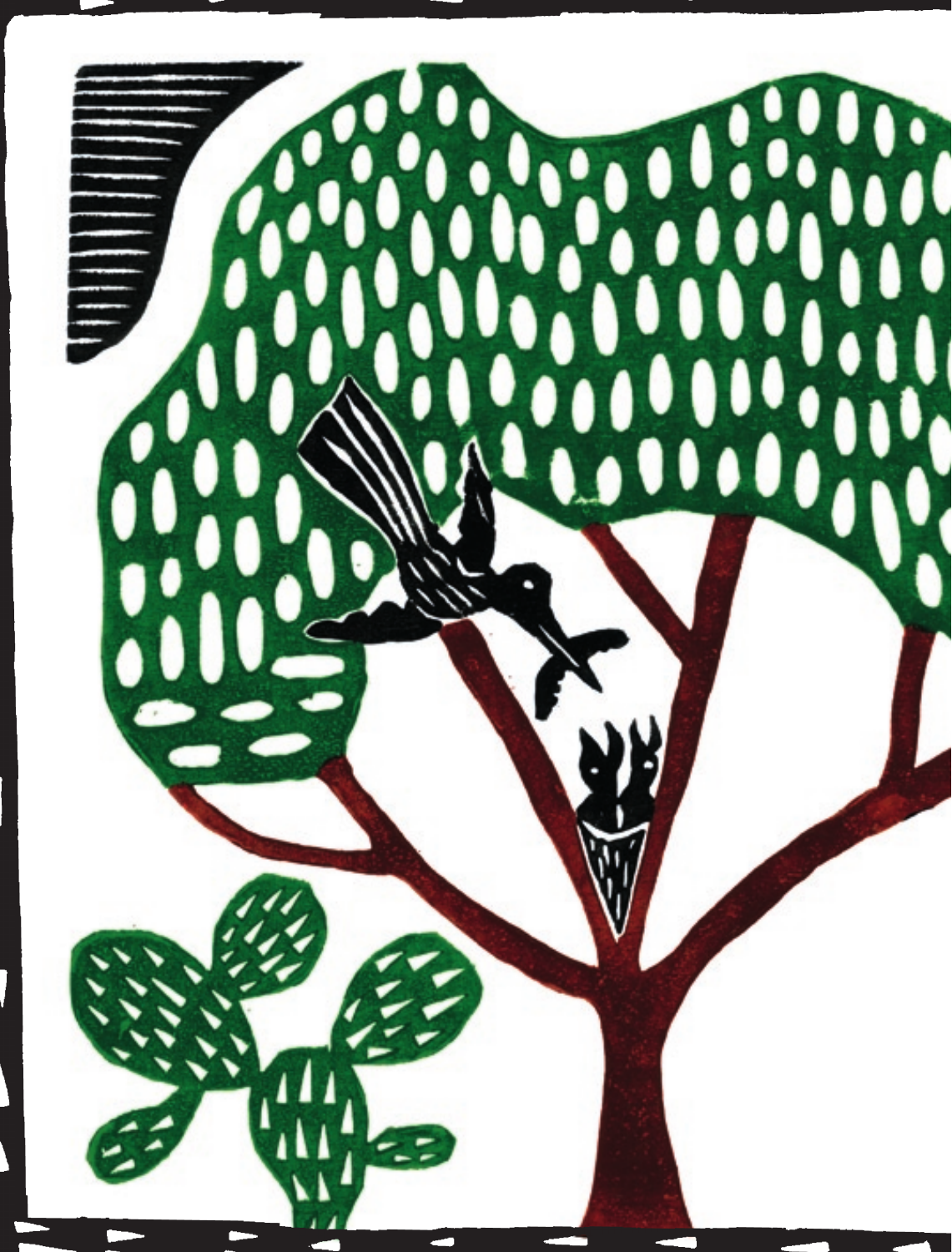# Environment

e are committed to reducing<br>our impact on the environme<br>Climate change is our priorit our impact on the environment. Climate change is our priority and we have set a target to cut our  $CO<sub>2</sub>$  emissions by 20% by 2010 from a 2006 baseline.

So far we have achieved a 10.5% reduction.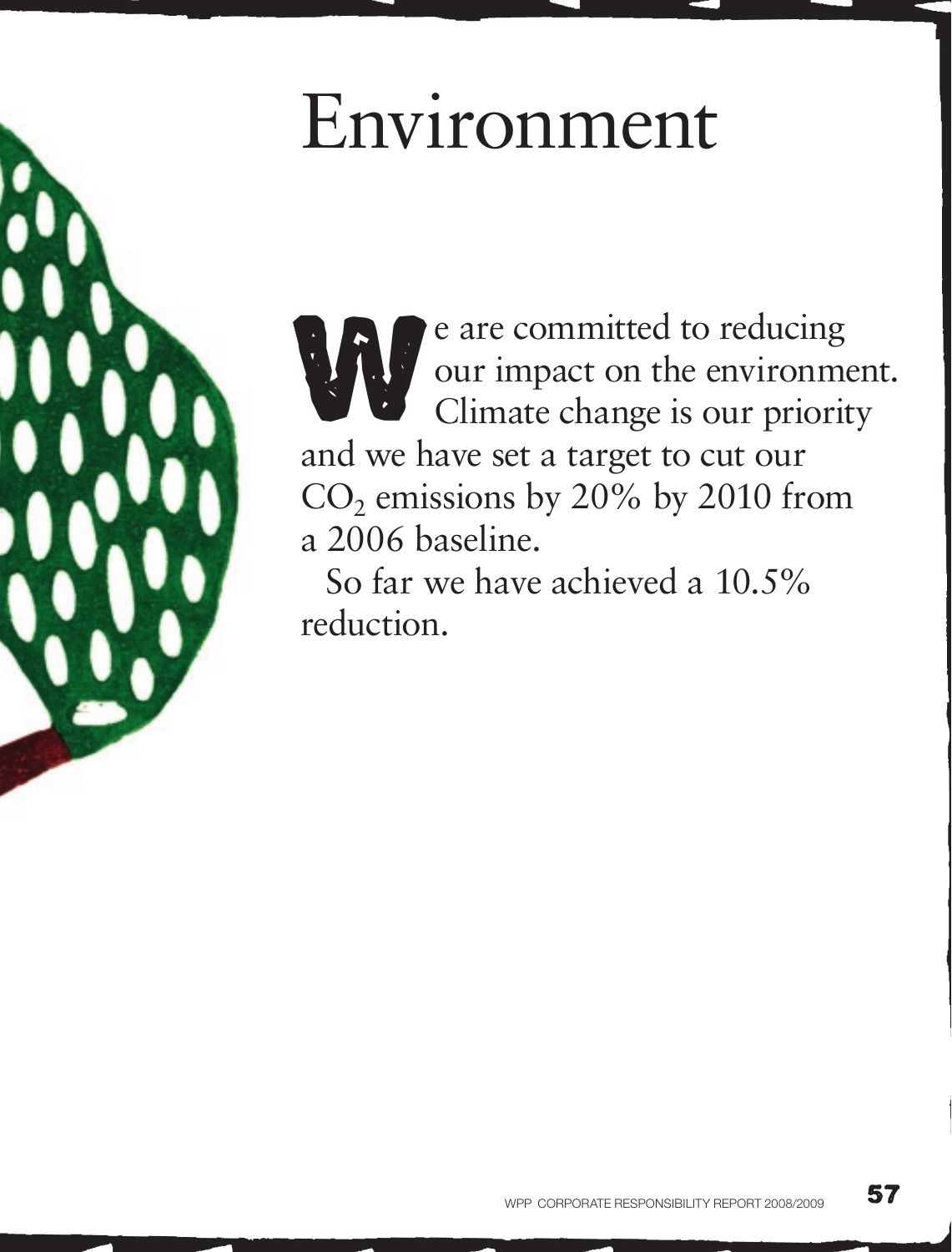In addition to the environmental ben<br>
our climate change target will achie<br>
reductions and help us recruit and re<br>
environmentally-aware graduate talent. n addition to the environmental benefits, meeting our climate change target will achieve cost reductions and help us recruit and retain

Our climate change strategy helps us win work with business and public sector clients, looking for suppliers with solid environmental credentials. Taking action to shrink our own carbon footprint means we are in tune with our clients and enhances our credibility as marketing and communications advisors on climate change.

#### Environmental management

We manage energy use centrally as part of our climate change reduction program. Other environmental issues are managed by our operating companies, some of which operate accredited environmental management systems. For example, BDGworkfutures has achieved certification to international standard ISO 14001.



## *In their own words*

I was asked to be a climate<br>champion in 2006, when WPP launched their global climate change strategy. Since then, we have realised that everyone has a part to play in tackling climate change. Small actions on the ground across



the world can really make a big difference to the overall plan of reducing our carbon footprint.

We set up the Y&R Brands Team Green, which is tasked with encouraging our people in the global Y&R Brands network to use energy wisely. We then invested six months getting ourselves organised, developing a network of local and regional climate champions. We now have over 20 regional energy coordinators, who adapt programs to fit the context of their region and culture, and around 180 energy conservation officers who implement these programs at the individual offices.

We have a platform which provides tools to help our local champions hit the ground running. The Y&R Brands intranet, *Greenlink*, contains "how to" operation manuals for reducing an office's carbon footprint. We are measuring how the initiatives we have put together are reducing the carbon footprint of Y&R Brands. People also use *Greenlink* to share ideas and success stories. Some of our best ideas have come from the most unexpected sources, and it's great to see them being applied more widely.

Laurence Baxter Chief Information Officer Y&R Brands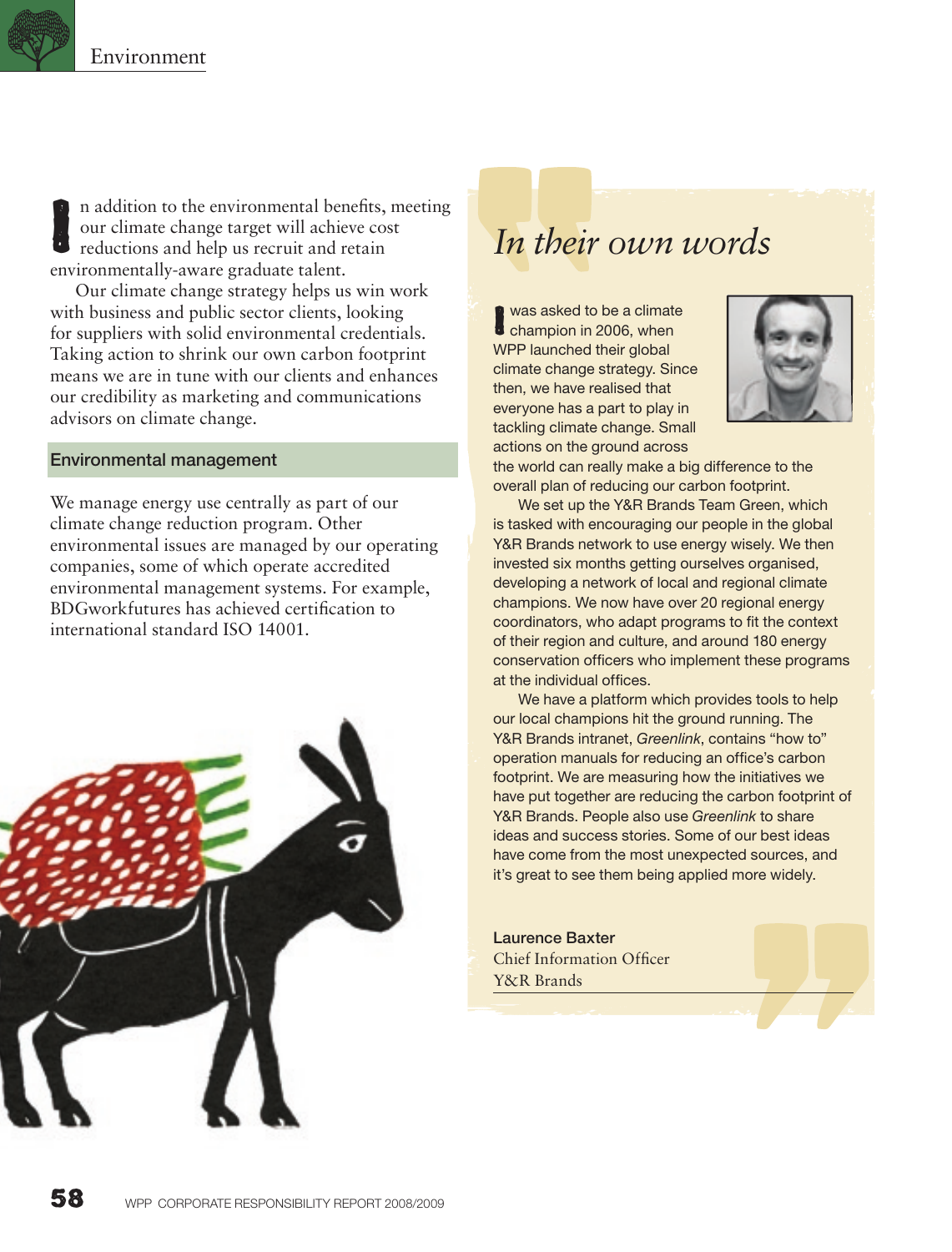#### Climate change and energy use

#### Our climate change strategy

We have set a target to reduce our  $CO<sub>2</sub>$  emissions by 20% by 2010, from 2006 levels. We will achieve this by:

Improving the efficiency of our buildings and IT.

**Purchasing renewable electricity where available.** 

Reducing the number of intra-office flights.

After reducing emissions as much as possible we offset a large proportion of the rest through support for renewable energy projects.

We have established Energy Action Teams in North America, Europe, Asia Pacific and Latin America. These include members of our IT, real estate and procurement functions. Their job is to identify energy-saving measures and provide technical guidance to our agencies on energy reduction.

These teams are supported by a network of climate champions who help to implement energy-saving measures (see chart on page 60) and raise awareness of our climate change program in our companies.

Several WPP companies, such as Grey New York, Y&R, Ogilvy London, JWT London and Finsbury London, have launched their own green initiatives.

#### Our progress

#### WPP's carbon footprint

|                                                                    |         |         | CO <sub>2</sub> emissions (tonnes) |                                                          |
|--------------------------------------------------------------------|---------|---------|------------------------------------|----------------------------------------------------------|
|                                                                    | 2006    | 2007    | 2008                               | 2008<br>(renewable<br>energy<br>rated zero<br>emissions) |
| Office energy use                                                  | 144.354 | 120.032 | 112,901                            | 94,376                                                   |
| Air travel <sup>1</sup>                                            | 81,733  | 92,269  | 89,500                             | 89,500                                                   |
| Other (includes unmeasured<br>impacts, e.g. couriers<br>and taxis) | 33,913  | 31.845  | 30.360                             | 27,581                                                   |
| Total                                                              | 260,000 |         | 244,146 232,761 211,457            |                                                          |

<sup>1</sup> Air travel data partially estimated.

#### WPP's office energy use (megawatt hours)

|            | 2006 | 2007                    | 2008 |
|------------|------|-------------------------|------|
| Energy use |      | 297,406 251,685 223,720 |      |

In 2008, we emitted 232,761 tonnes of  $CO<sub>2</sub>$ , a 10.5% reduction on our 2006 baseline level. Our main climate impact is from consumption of electricity and gas in our 2,400 offices and employee air travel. We add an additional 15% to our  $CO<sub>2</sub>$ footprint to account for unmeasured impacts such as couriers and taxis. This year we invested in projects to improve office energy efficiency and to install videoconferencing units to reduce travel. We expect emissions reductions from these projects to be evident in our carbon footprint in 2009 and beyond.

In 2008, we used 223,720 megawatt hours of energy in our offices which resulted in emissions of 112,901 tonnes of  $CO<sub>2</sub>$ , a 22% reduction on our 2006 baseline. This was achieved despite a 14.5% increase in our property portfolio by floor space since 2006. We estimate that we have saved over  $£6$  million through reductions in office energy use between 2006 and 2008. The above emissions calculations follow new UK government guidelines, which state that emissions from renewable energy should be calculated using the same conversion factors as conventional grid energy, rather than rated as zero emissions. If the renewable energy we purchase is rated as zero emissions, we have reduced  $CO<sub>2</sub>$  emissions from office energy use by 35% since 2006.

We emitted 89,500 tonnes of  $CO<sub>2</sub>$  from our air travel. We collect air travel data via an external provider, as part of our airline procurement process. We have detailed analysis covering our major cities relating to approx 70% of our journeys. We estimate the balance based on internal records.

In 2008, we offset  $195,000$  tonnes of  $CO<sub>2</sub>$ through support for renewable energy projects (see page 62 for details).

We report our greenhouse gas emissions to the Carbon Disclosure Project (CDP), a collaboration of institutional investors and participate in the CDP's Supply Chain Leadership Collaboration.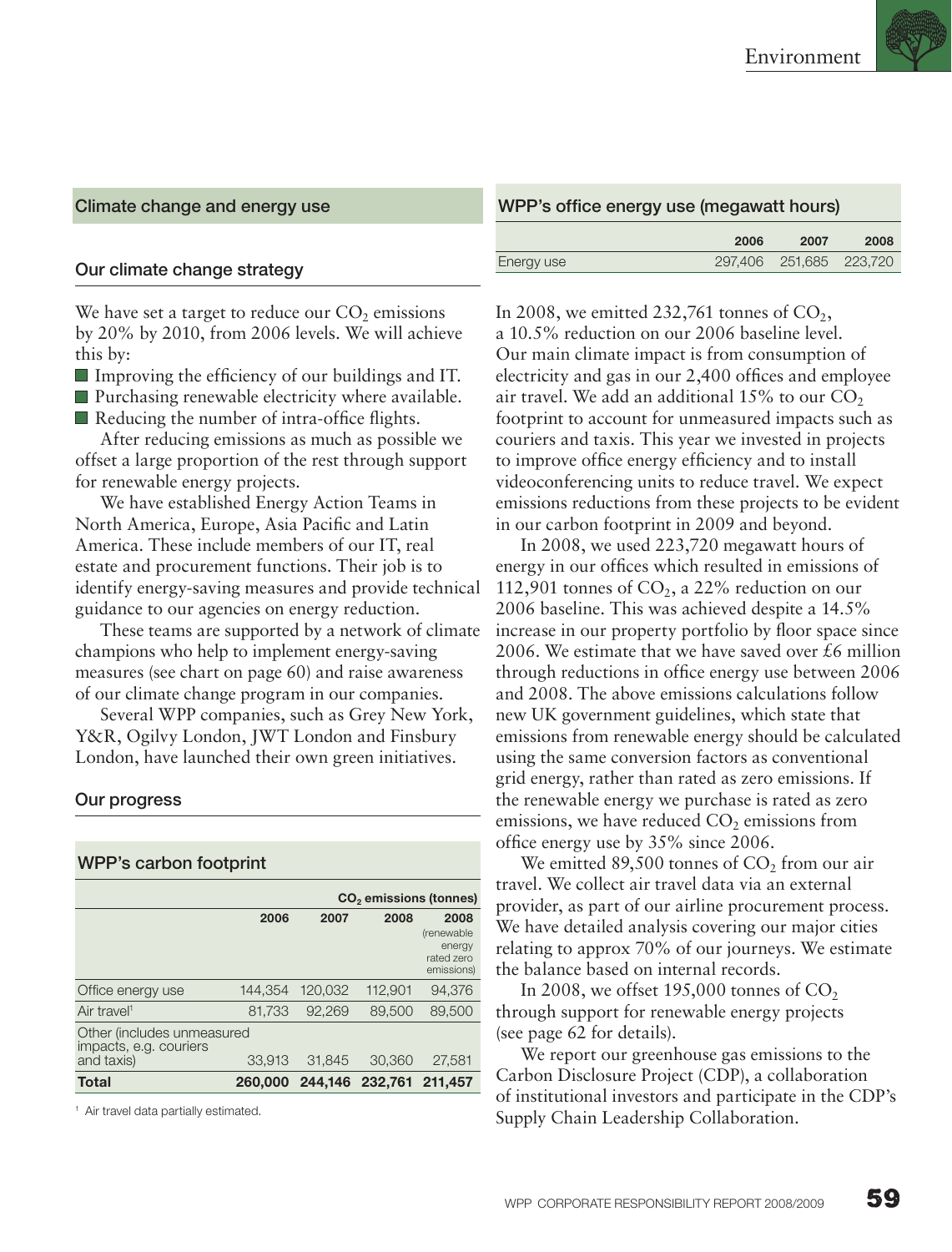

In 2008, we began producing detailed carbon footprints for our operating companies. We are distributing these to our climate champions and to company CEOs. This will encourage ownership of energy management and enable companies to assess their progress.

#### Measures implemented at WPP sites

Our climate champions are implementing energy saving and environmental measures across our companies. These range from simple actions, such as ensuring that lights are switched off, to more complex measures like setting up a recycling system. The chart (right) shows the process climate champions use to implement these measures.



### Climate checklist world chart % (incomplete data)

Complete **In progress D** Not started D Declined Implement IT purchasing policies Set screen sleep Apply power management on printers Apply power management on audio visual equipment Print on recycled paper Print in black and white Apply duplex printing Recycle IT equipment Switch off electrical equipment Switch off lights Check temperature controls Adjust temperature Target high energy use areas Adjust lighting Apply environmental consideration in fit-out projects Encourage employees to think twice before flying Encourage employees to use videoconferencing Arrange green tariff electrical supply Use recycled paper Use green carpet and furniture suppliers Recycle paper Recycle glass Recycle cans Τ Recycle plastic bottles Recycle print cartridges 0 20 40 60 80 100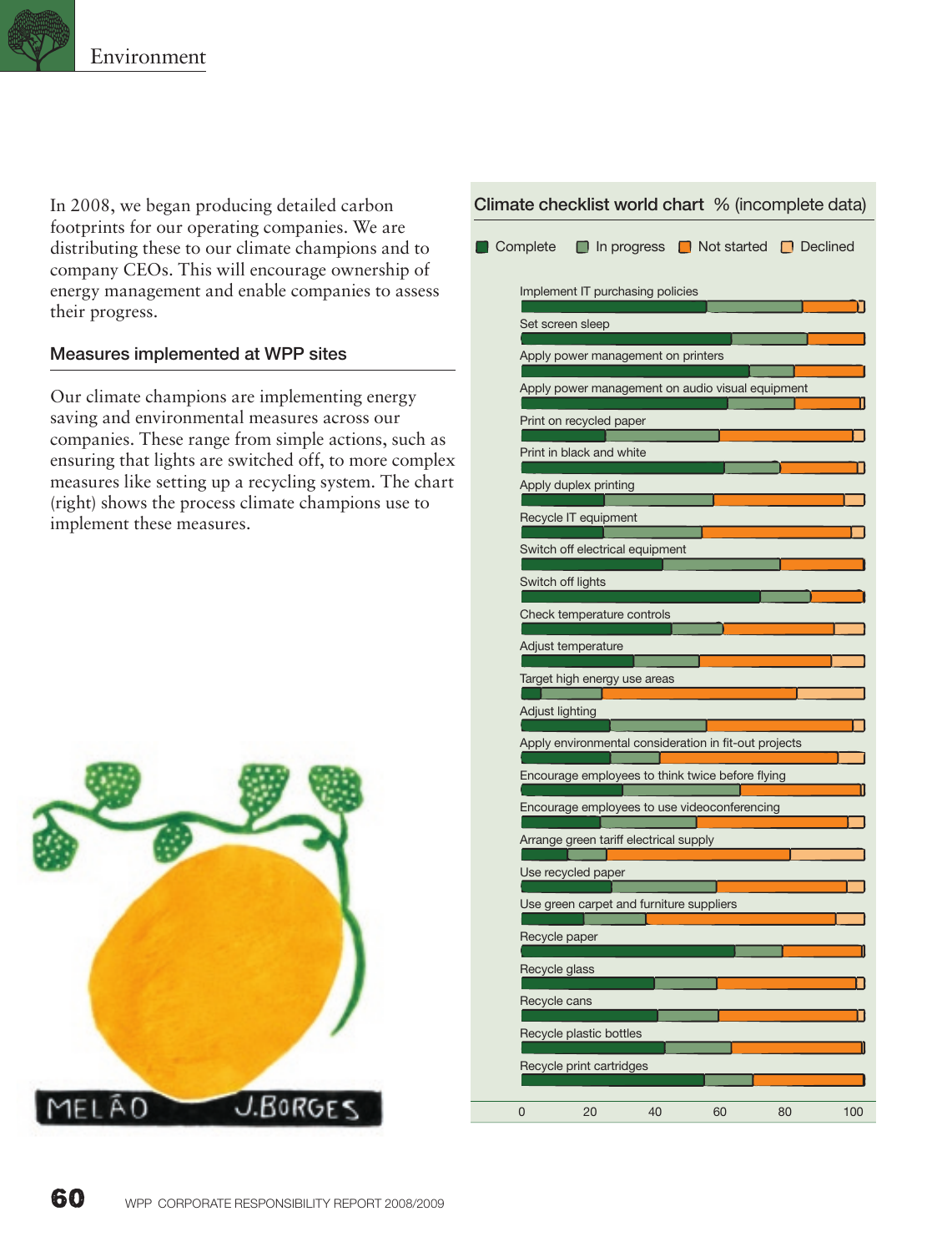

#### Office energy efficiency

In 2008, we launched a global metering project to bring energy savings by cutting waste. We are investing £750,000 to install meters in 100 of our largest sites globally (representing 65% of our property portfolio by floor space). These will centrally monitor energy use, enabling us to make savings of between 10% and 15%. Improved metering will also ensure that we are being charged accurately by our energy suppliers.

The metering project will help us determine the most efficient and cost-effective ways of achieving energy savings. These may include:

■ Fitting timer switches to ensure lights are not left on overnight.

■ Adding movement and daylight sensors to ensure lights are only on when needed.

Installing energy-efficient lamps.

■ Fitting flow restrictors to hot water taps.

**Fitting power management controls to vending** machines and refrigerators.

■ Improving air-conditioning controls.

 $\blacksquare$  Installing building management systems that monitor and control ventilation and lighting.

In 2008, we identified preferred suppliers in all regions, which our operating companies can use to buy and install low-energy light fittings. We will begin an installation program for low-energy fittings in 2009.

Where possible, we aim to ensure that any properties we purchase meet advanced environmental standards such as Leadership in Energy and Environmental Design (LEED) and BRE Environment Assessment Method (BREEAM). For example, a new purpose-built facility for nine of our companies in Singapore is being designed to the Green Mark Scheme Gold Standard, which is equivalent to LEED. George Patterson Y&R, Brisbane relocated to a new building rated 5 Star under the Australia Green Buildings Rated System and O&M implemented LEED initiatives in design and construction of five new buildings. O&M Worldwide's headquarters in New York, designed and built for LEED certification,

has been selected for the Green Building of America Award-winning Project, from 2,500 buildings nominated as part of the *Real Estate & Construction Review* magazine's 2009 Green Success Stories. Grey New York will move to a LEED-Certified building in late 2009.

#### Sustainable IT

WPP's personal and network IT equipment accounts for a large proportion of our energy use. We aim to cut the energy used by our computers by up to 30%. We have introduced requirements to improve the energy efficiency of our IT equipment:

■ All new computers must comply with our power consumption standards for desktops, laptops and servers.

■ Only approved devices can be purchased.

**Power management features must be enabled on all** computers. For instance, screens are set to sleep after five minutes and screen savers are disabled. PCs are set to sleep after 30 minutes of inactivity and hibernate after 60 minutes of sleep.

In 2009, we will reduce the numbers of servers from over 7,500 to around 3,000. We will also improve the energy efficiency of data centres and server rooms.

#### Managing print

In 2008, we ran a pilot project at the Ogilvy offices in Cabot Square, London, to find ways to reduce the amount of energy used by our printers. These include: ■ Combining copiers, printers and scanners in

one device. Removing printers from desks to a central location

and minimising the number of printers in use.

 $\blacksquare$  Implementing default settings to save energy, ink, toner and paper (e.g. double-sided printing and black and white settings).

 $\blacksquare$  Implementing 'follow me printing'. This means that print jobs will only be delivered when people go up to the printer and swipe a key card, reducing the number of unwanted print jobs.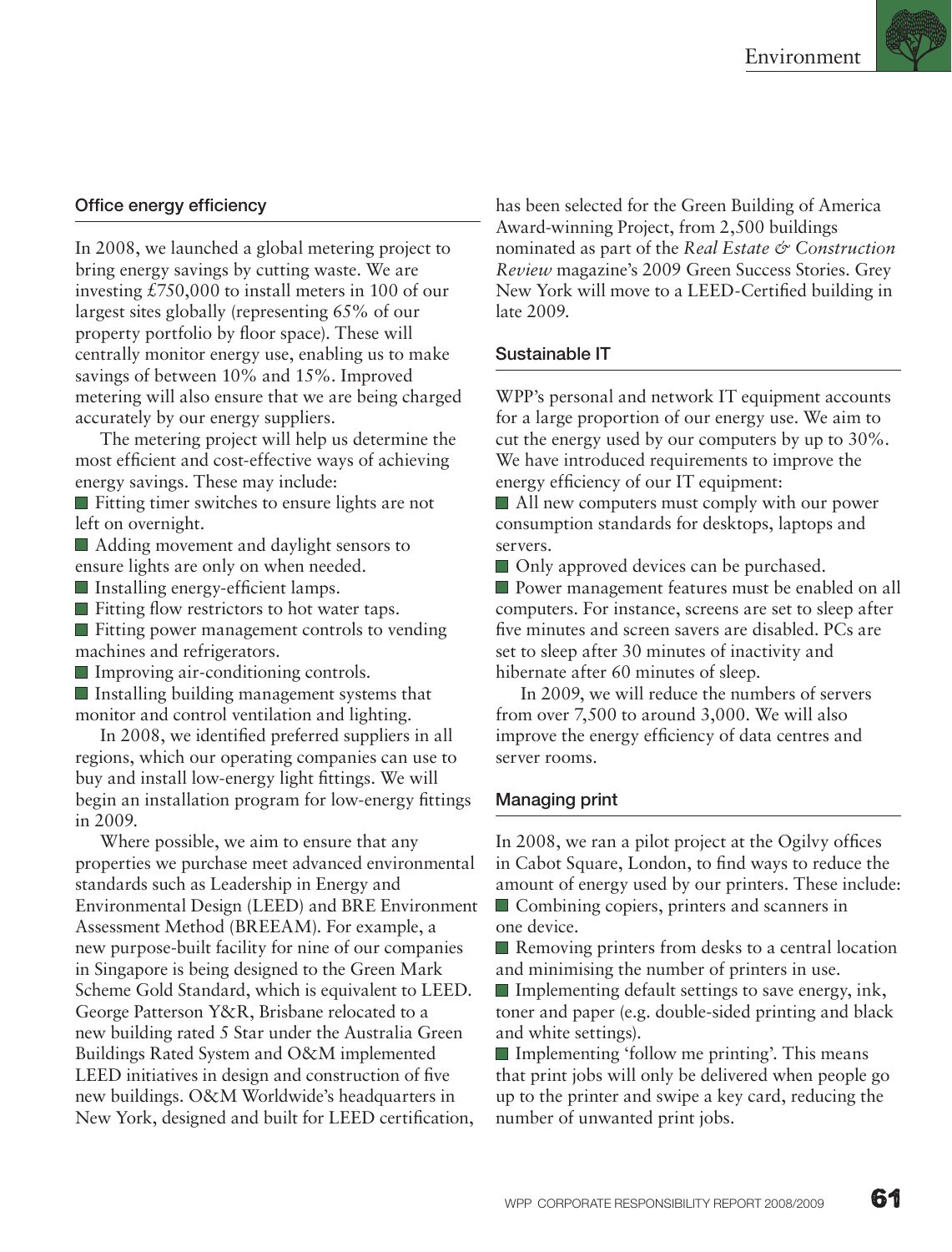



Introducing software to prevent waste through poor formatting.

Reducing waste in procurement of ink, toner and paper.

■ Negotiating recycling arrangements with manufacturers of ink and toner cartridges.

The study showed that if we applied these measures across the Group, this could save 1,000 tonnes of  $CO<sub>2</sub>$  each year. As well as reducing energy, it also reduces the use of paper, ink and toner and the energy needed for recycling. In 2009, we will implement similar pilot projects across the Group.

#### Reducing travel through videoconferencing

We encourage our people to meet via videoconferencing, avoiding the environmental impact of travelling to meetings. We have successfully trialled videoconferencing in London and New York, and we are now investing \$1.5 million to set up facilities in key cities around the world. By the end of 2008, we had set up four high-definition videoconferencing units in London and New York. By the end of 2009, we will have deployed 50 units.

In 2009, we will launch a videoconferencing search and booking system on the WPP intranet. This will include a carbon calculator to show the amount of  $CO<sub>2</sub>$  avoided by using videoconferencing rather that flying to a meeting.

#### Buying renewable energy

We purchase renewable energy where we can and regularly review energy sourcing across all markets to identify new opportunities. We estimate that 70% of the electricity we purchase in the UK is from renewable sources, compared to 50% in Germany and 22% in the US. We also negotiated a small renewable energy contract in Australia in 2008.

If this energy is rated at zero emissions it is equivalent to a reduction of approximately 18,525 tonnes of  $CO<sub>2</sub>$  (16% of total emissions from office energy use) each year.

#### Carbon offset

After reducing our  $CO<sub>2</sub>$  emissions as much as possible, we offset the majority of the rest. This means paying someone else to reduce their carbon emissions by an amount equal to our own footprint – saving one tonne of  $CO<sub>2</sub>$  elsewhere in the world for every tonne that WPP creates. We purchased 585,000 tonnes of  $CO<sub>2</sub>$  offset to be used between 2007 and 2009. In 2007 and 2008 we used 455,000 tonnes of offset and emitted  $476,907$  tonnes of  $CO<sub>2</sub>$ .

Our operating companies meet the cost of offsetting their emissions. This provides an incentive to cut their climate impact as the more they reduce their emissions the less they will have to pay in offset costs.

All carbon offset projects supported by WPP are renewable energy projects (e.g. wind, hydro and solar). We do not support forestry offset. Through the CarbonNeutral Company, an offset provider, we currently fund seven projects, including wind farm and hydroelectric projects in China, and wind and solar generation in India.

One of these is the Jamnagar Wind Power Project, which is helping to reduce India's reliance on fossil fuels by building new wind turbines. It costs more to generate electricity from wind rather than coal in India, which means finance from offset projects is often key to making wind farms in the country commercially viable. The project will provide reliable, renewable power to the electricity grid and will provide jobs for people in nearby villages. The turbines being built in the states of Rajasthan, Gujarat and Karnataka will have a combined capacity of 147MW.

#### Sustainable fittings

We have set up procurement contracts with furniture and carpet suppliers to ensure the products we purchase come from renewable sources and can be disposed of in a responsible manner.

Dovetail Contract Furniture, a WPP company, has teamed up with a recycling company to offer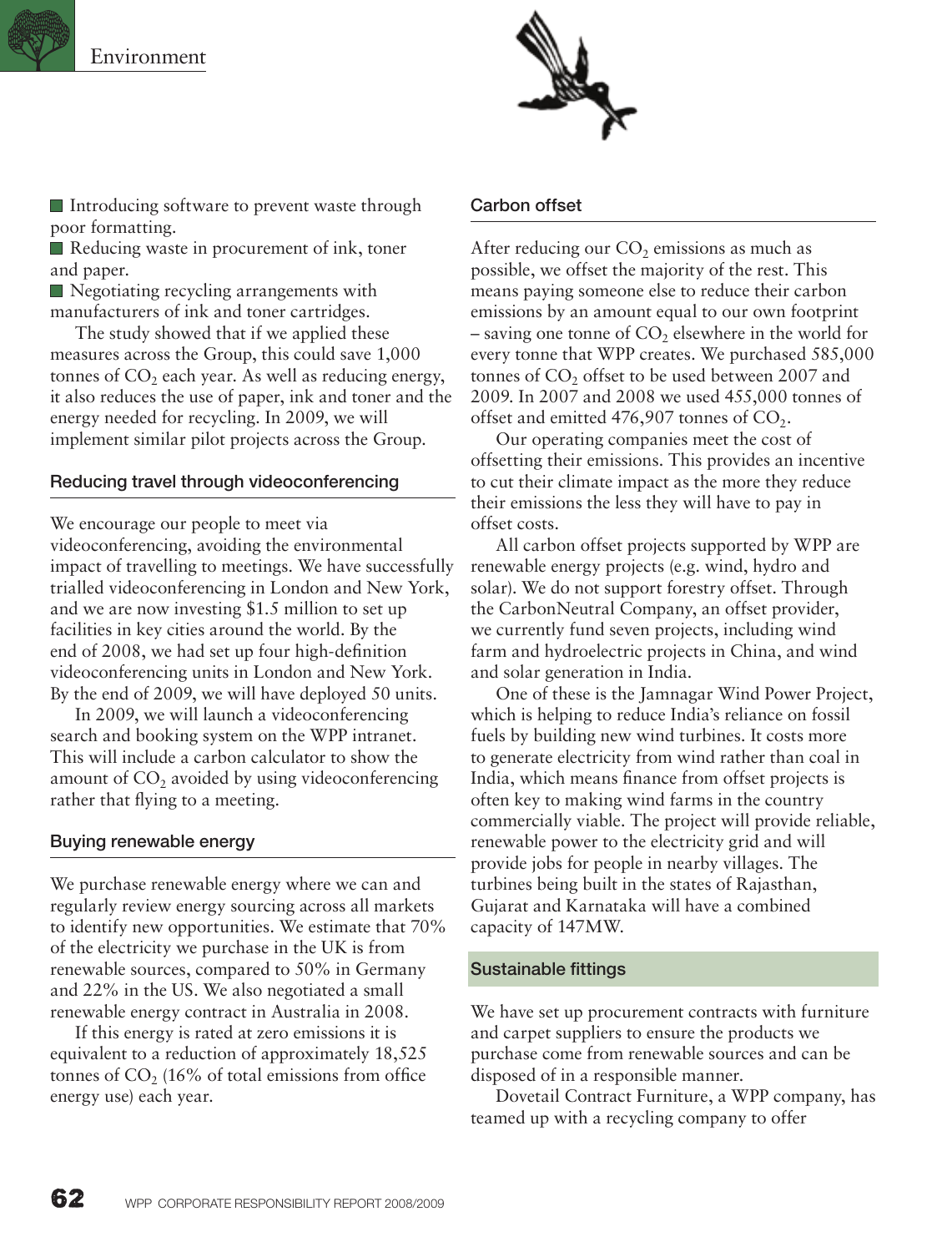

environmentally-friendly furnishing services. Dovetail sources from furniture manufacturers with established environmental credentials and can achieve recycling rates of up to 90% for used furniture.

#### Paper use

We want our companies to purchase paper with recycled content.

In most of our larger markets, WPP Commercial & Procurement Services identifies preferred paper suppliers which our companies are encouraged to use. Many of our preferred suppliers across our major markets now provide paper and paper products with recycled content. In the UK, around 38% of the paper WPP companies purchased from our preferred paper suppliers contained recycled content. In the US the figure is around 24%, in Australia it is 41% and Hong Kong it is 14%.

On average across all markets, 38% of the paper purchased contained recycled content.

#### **Recycling**

We have selected preferred suppliers which our operating companies can use to recycle waste paper and equipment. In our last report, we significantly over-reported the amount of paper and cardboard we recycled in 2007 due to inaccurate reporting by one operating company.

In 2008, a further eight UK operating companies signed contracts with our preferred recycling supplier, bringing the total to 14. Through this supplier, the companies recycled 311,479 kg of paper, cardboard, cans, plastic and glass, a 137% increase from 2007.

#### Recycling/Kg

| Mobile/cell phones    | 1.174     |
|-----------------------|-----------|
| Computer equipment    | 85,045    |
| Paper and cardboard   | 2,810,786 |
| Printer cartridges    | 373,078   |
| Other waste recycled  | 1,024,267 |
| <b>Total recycled</b> | 4,294,350 |

#### Mobile/cell phones

WPP companies use mobile technology extensively which is frequently upgraded. We have introduced Vodafone's Fonebak Freepost recycling scheme to our offices across Europe. Employees can send their used mobile equipment to Fonebak for re-use and recycling.

#### IT equipment

We have contracted IBM to manage our obsolete IT equipment. As a first choice, equipment is refurbished and sold for reuse. If this is not possible, it is broken down for recycling and, as a last resort, is disposed of in an environmentally-sensitive way.

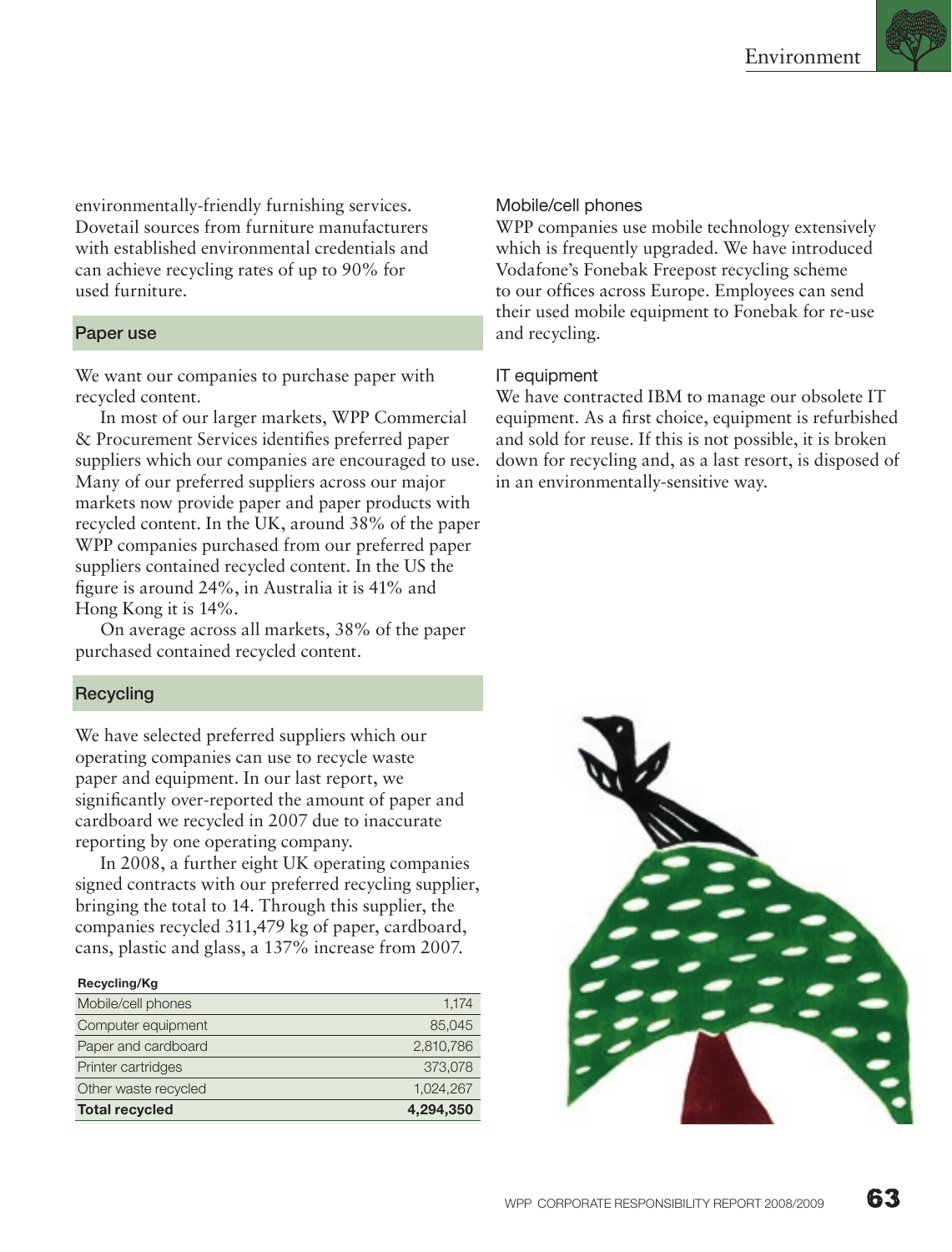#### On a mission to be green

When Y&R wanted to inspire its people to use less energy, they called on The Green Man, a new environmental superhero. In a campaign developed by an in-house team at Y&R in New York, The Green Man is a seemingly ordinary office employee, so motivated by the issue of climate change that he has made it his personal mission to educate people everywhere to take action.

The Green Man spreads the word that small individual actions really do count. He can be spotted all around the workplace, talking to people on a range of topics from energy consumption to responsible travel: by light switches and printers, in stairwells and washrooms, on reusable mugs and water bottles, and on email tags.

Y&R's hero is now 'open source' within the Y&R network, with local creatives adapting and interpreting The Green Man concept for their offices: he has already been seen encouraging good eco deeds on several continents.



#### Water use

As an office-based company, WPP is not a major water user and we currently don't collect data on our water use. However, we recognise the importance of water conservation. WPP has endorsed the UN CEO Water Mandate, an initiative designed to assist companies in the development, implementation and disclosure of water sustainability policies and practices. WPP companies also support pro bono campaigns for water charities, for example Ogilvy PR is working with the World Economic Forum's Global Agenda Council on its water initiative.

#### Supply chain

WPP spends around \$3 billion with suppliers each year. We want to do business with suppliers that meet high standards on the environment and employment practices. We are committed to managing CR risks in our supply chain, both for ourselves and for our clients.

#### Our approach

We focus our CR efforts on preferred suppliers that provide centrally purchased goods and services such as IT, travel, telecommunications, professional services (e.g. consultancy and recruitment) and facilities management. We spend around \$1.5 billion with these suppliers each year and contracts are negotiated by WPP Procurement & Commercial Services. The size of these contracts, and the fact that they are negotiated centrally, means that we can use our commercial influence to bring improvements.

We also spend around \$1.5 billion on goods and services for use in client work, such as film and print production, post production and market research services. These contracts are usually negotiated by individual operating companies. Suppliers of these goods and services are currently not included in our Group CR program, although individual operating companies may engage these companies on CR.